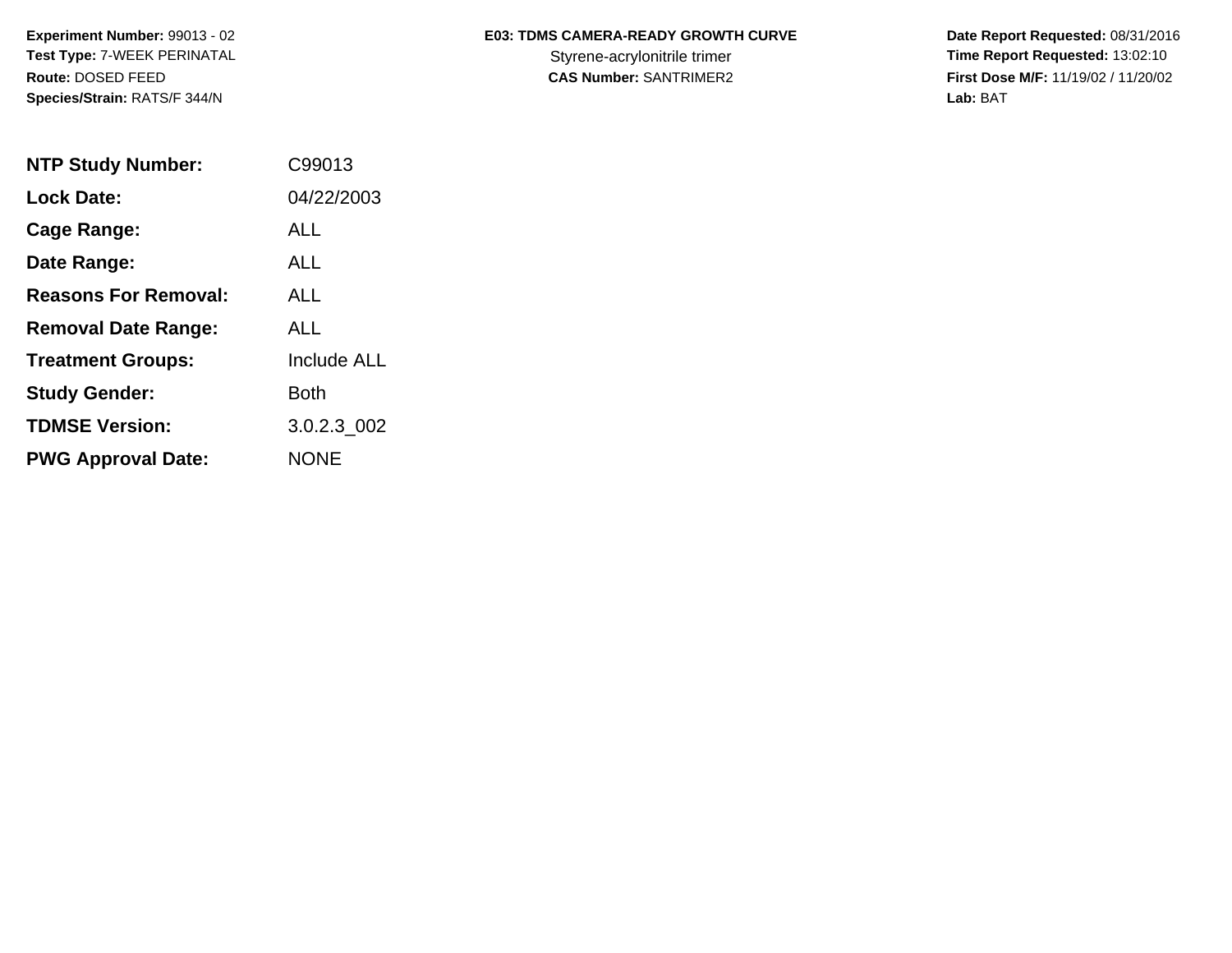**Species/Strain:** RATS/F 344/N **Lab:** BAT

## Experiment Number: 99013 - 02 **E03: TDMS CAMERA-READY GROWTH CURVE** Date Report Requested: 08/31/2016

Test Type: 7-WEEK PERINATAL **Styrene-acrylonitrile trimer** Styrene-acrylonitrile trimer **Time Report Requested:** 13:02:10 **Route:** DOSED FEED **CAS Number:** SANTRIMER2 **First Dose M/F:** 11/19/02 / 11/20/02